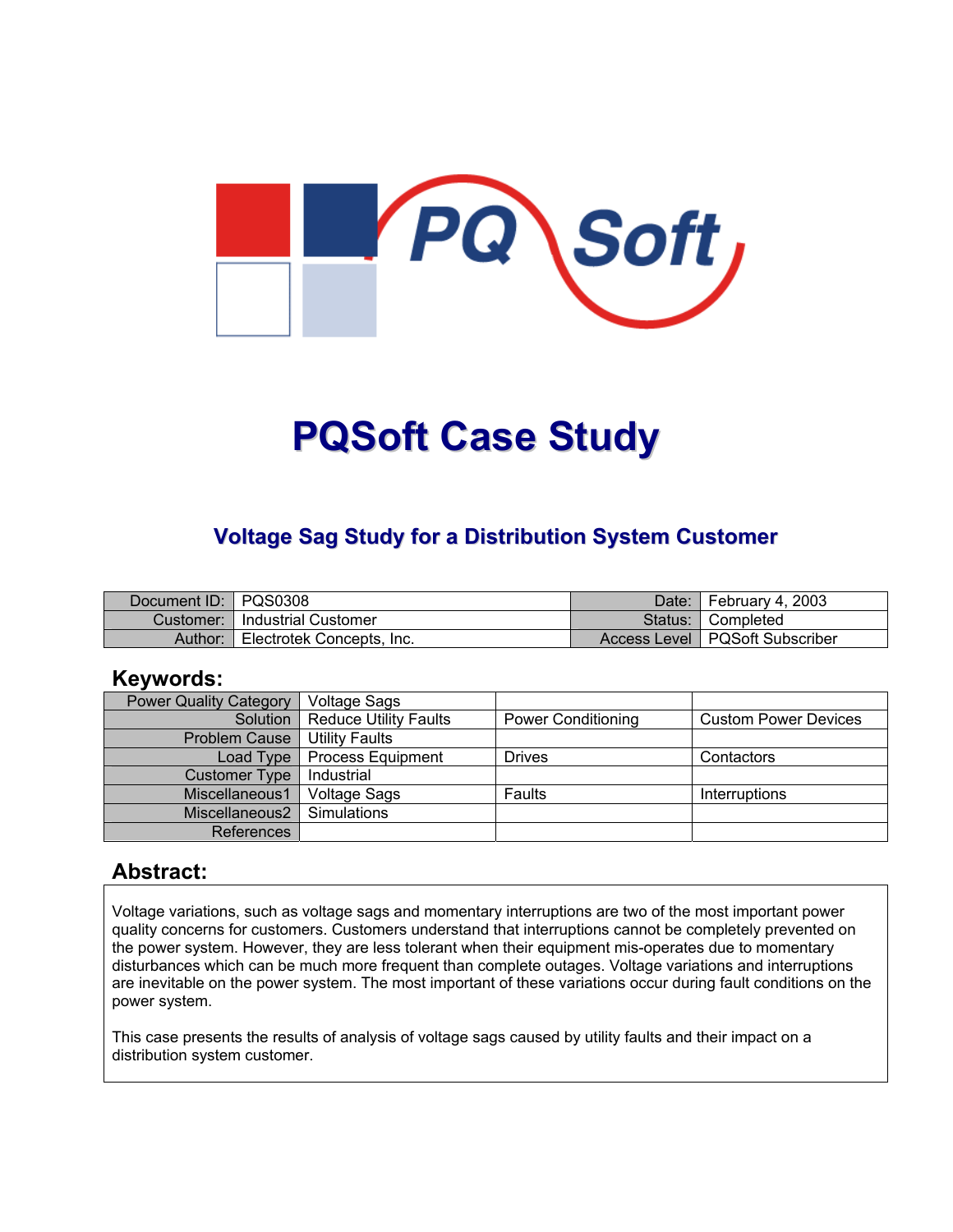# <span id="page-1-0"></span>**TABLE OF CONTENTS**

# **LIST OF FIGURES**

## **LIST OF TABLES**

## **RELATED STANDARDS**

IEEE Standard P1531

# **GLOSSARY AND ACRONYMS**

ASD

Adjustable-Speed Drive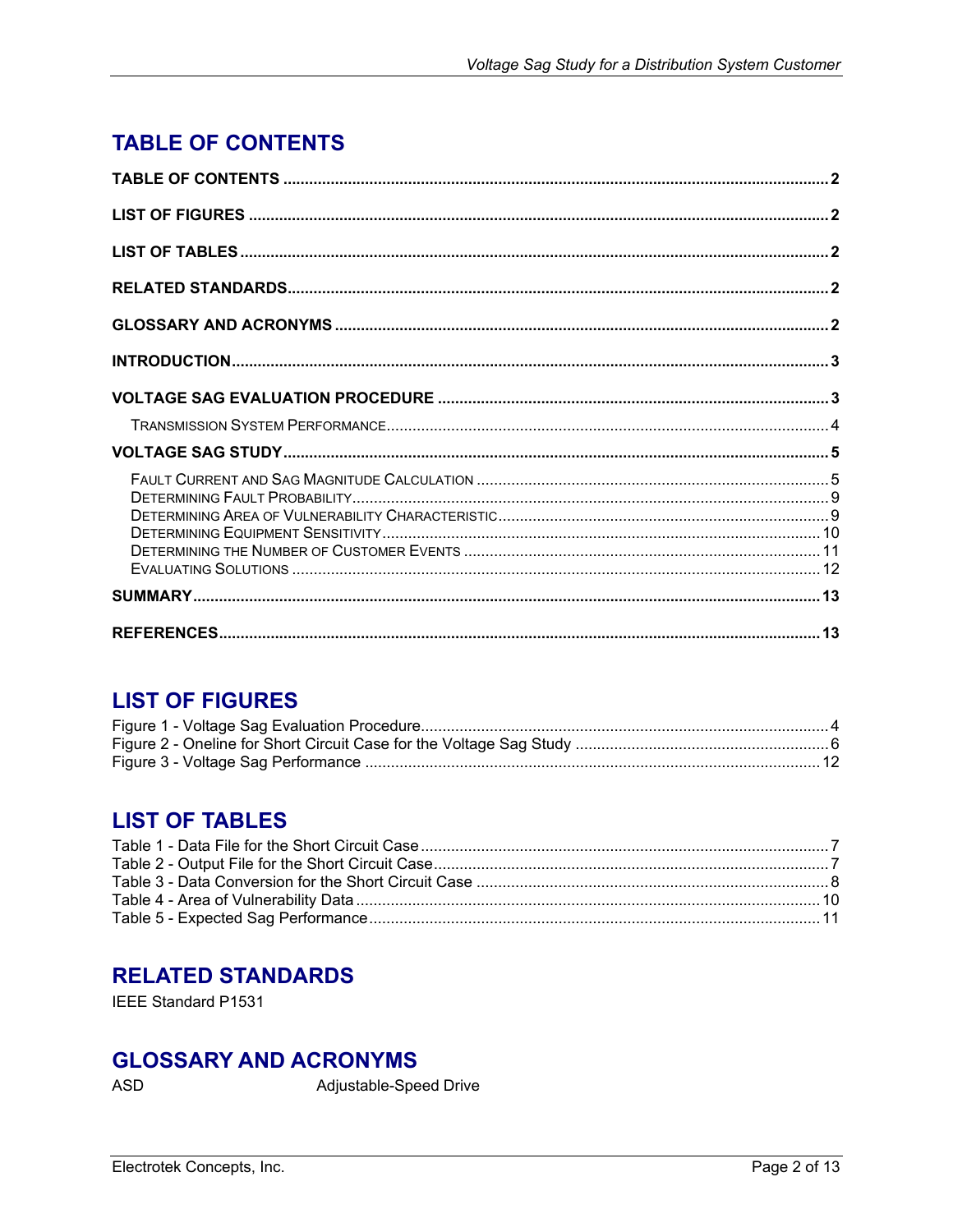# <span id="page-2-0"></span>**INTRODUCTION**

Voltage variations, such as voltage sags and momentary interruptions are two of the most important power quality concerns for customers. Customers understand that interruptions cannot be completely prevented on the power system. However, they are less tolerant when their equipment misoperates due to momentary disturbances that can be much more frequent than complete outages. These conditions are characterized by short duration changes in the rms voltage magnitude supplied to the customer. The impact to the customer depends on the voltage magnitude during the disturbance, the duration of the disturbance, and the sensitivity of the customer equipment.

Voltage variations and interruptions are inevitable on the power system. The most important of these variations occur during fault conditions on the power system. Since it is impossible to completely eliminate the occurrence of faults, there will always by voltage variations to contend with. Power quality complaints occur either when the customer has equipment that is very sensitive to these voltage sags and is critical to the overall process or when the frequency of occurrence of the interruptions or sags is interpreted as being unacceptable.

On the utility system, protective systems are designed to limit damage caused by unusual events like faults or lightning strikes, and to localize the impact of such events to the smallest number of customers. This is accomplished with overcurrent protection devices, such as reclosers, sectionalizers, and fuses.

# **VOLTAGE SAG EVALUATION PROCEDURE**

The most general approach to voltage sag analysis (illustrated in [Figure 1](#page-3-1)) would characterize the system voltage sag performance by analyzing the fault performance on both the transmission and distribution systems. Computer calculations, using a short circuit analysis program, can be used to determine voltages around the system for any fault location. These calculations can be used to define an area of vulnerability for a particular customer. The likelihood of a fault can then be calculated from past fault records of the area, or from the fault performance of similar locations.

Voltage sags and momentary interruptions are often the most costly power quality variations affecting industrial and commercial customers. Faults over a wide area of the power system can affect the operation of a facility that has sensitive equipment. Faults can occur on the transmission system or on the distribution system. For most facilities, both cases need to be evaluated to estimate the overall performance expected. For facilities that are supplied directly from the transmission level, only transmission faults usually need to be considered.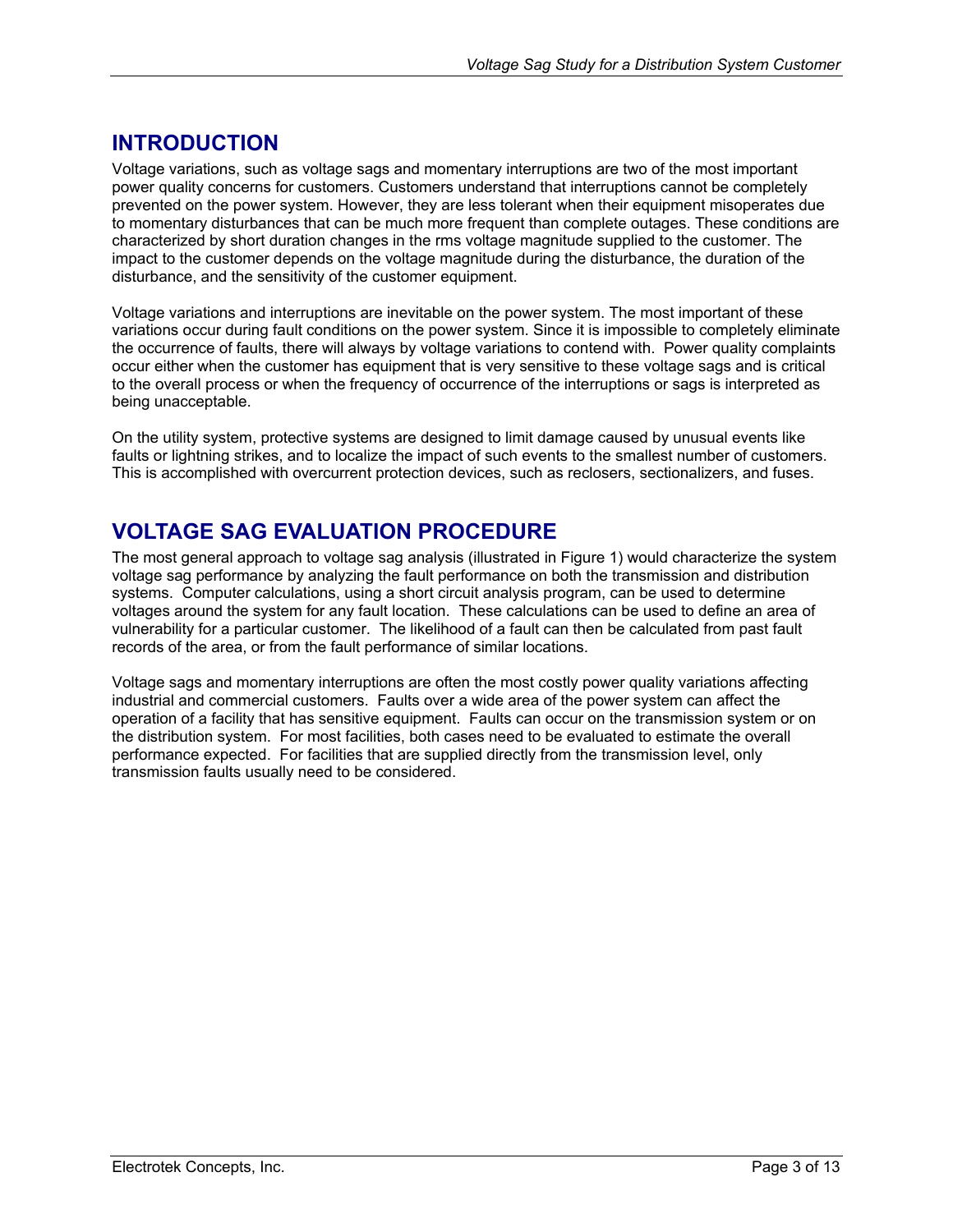<span id="page-3-1"></span><span id="page-3-0"></span>

**Figure 1 - Voltage Sag Evaluation Procedure** 

#### *Transmission System Performance*

A significant number of end users are affected by faults on the transmission system. Therefore, one component of the total voltage sag performance at the end user location can be determined by the fault performance of the supplying transmission system. If the end user is supplied at a distribution level, the distribution system fault performance must also be evaluated. A standardized procedure may be used to determine the expected voltage sag performance at a selected bus on the system:

- 1. **Build a transmission line fault performance table:** This table includes the historical performance information or expected performance for each line section in terms of number of faults expected per year for both single line-to-ground and three phase faults. Usually, single line-to-ground faults will be the most common.
- 2. **Calculate the area of vulnerability:** Perform short circuit simulations to determine the voltage sag severity at selected system locations for fault locations throughout the transmission system. This will identify the fault locations that can cause a sag below a specified threshold. The total circuit miles of possible fault locations that can cause a sag severe enough to cause misoperation of end user equipment is known as the area of vulnerability for that equipment.
- 3. **Calculate expected number of voltage sags that will cause equipment misoperation:** Convert the area of vulnerability data to actual expected events per month at the specified location. This is done using the area of vulnerability and the expected performance for three phase and single line-to-ground faults over that area. Summing up the expected number of faults on each line section within the area of vulnerability will give the total expected number of events that can cause equipment misoperation. This will usually be expressed as events per month or events per year.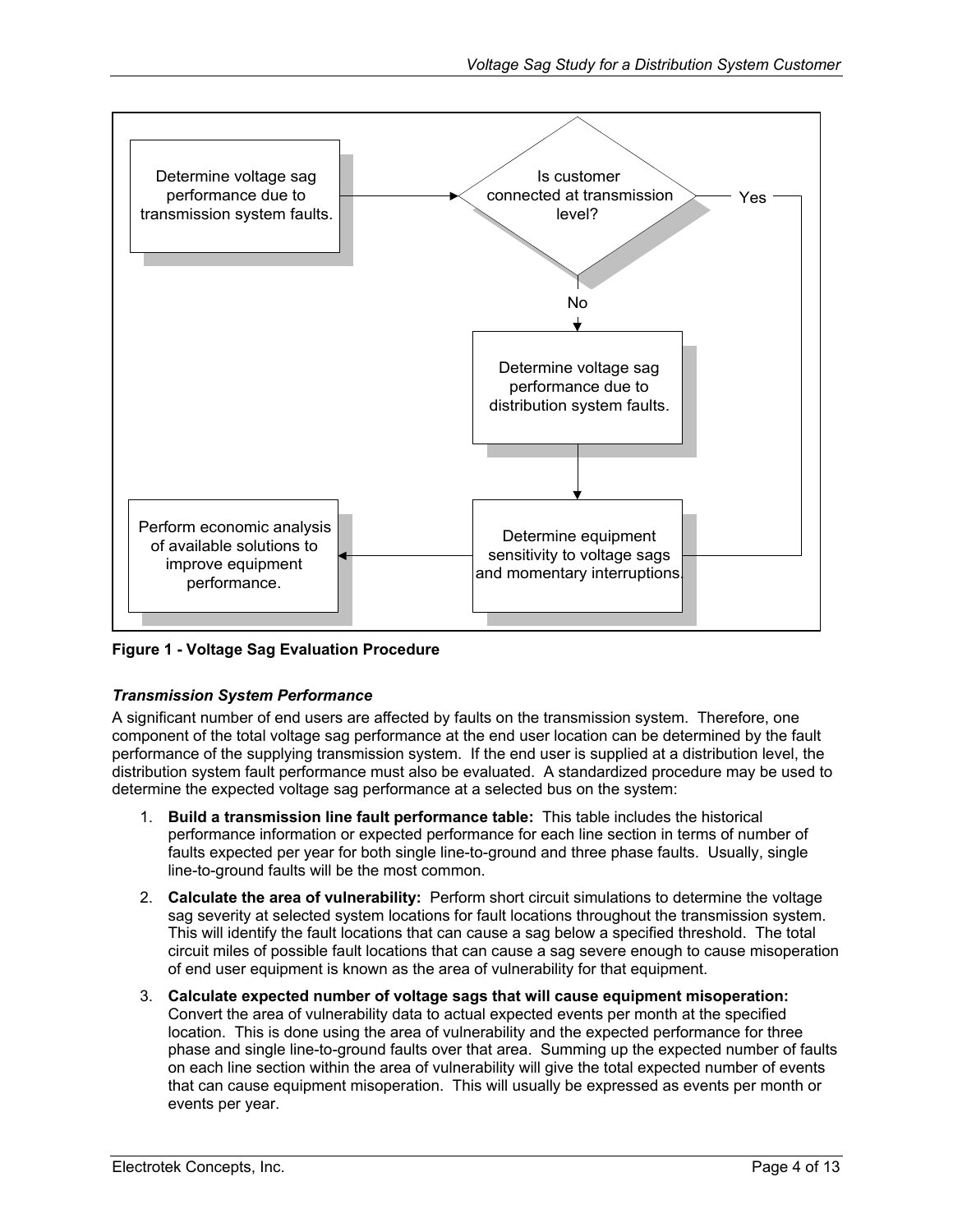- <span id="page-4-0"></span>4. **Calculate expected number of momentary interruptions:** The momentary interruption performance for a customer due to transmission system faults should be calculated if the customer is supplied as a tap from a switched transmission line. In this case, the expected number of momentary interruptions per year due to transmission events is the expected number of faults on that line. This should be calculated separately from the voltage sag performance.
- 5. **Calculate the expected performance for different equipment sensitivity levels:** This will give the end user information that can be used to help develop equipment specifications or to select equipment protection. The information can be presented as a histogram, or as a continuous curve of expected number of voltage sags vs. the sag severity. Equipment susceptibility levels may be determined from manufacturer data or testing.

End users that are supplied at distribution voltages will be impacted by faults on the distribution system as well as faults on the transmission system. Usually distribution end users must be concerned about both momentary interruptions and voltage sags caused by distribution faults and protective device operations.

The voltage sag performance data for the transmission and distribution systems will define the expected number of events of a specified severity that can be expected at the end user facility. This information must be evaluated with respect to the actual equipment sensitivity to determine the number of disruptions to the process or operation that can be expected per month or per year.

# **Voltage Sag Study**

[Figure](#page-5-1) 2 illustrates the oneline used the distribution system voltage sag study. The case illustrates the method for determining the three-phase and single-line-to-ground faults on a radial distribution feeder. [Table](#page-6-1) 1 and [Table](#page-6-2) 2 illustrate the data and output files for the system (equivalent @ bus 100).

#### *Fault Current and Sag Magnitude Calculation*

The first step in completing the study is to gather the positive and zero sequence impedance information and then convert each of these impedances to a common base (i.e. % @ 100 MVA). Often, this step will not be required since most utilities continuously maintain a datafile that represents their entire system, as well as equivalent impedances representing neighboring systems.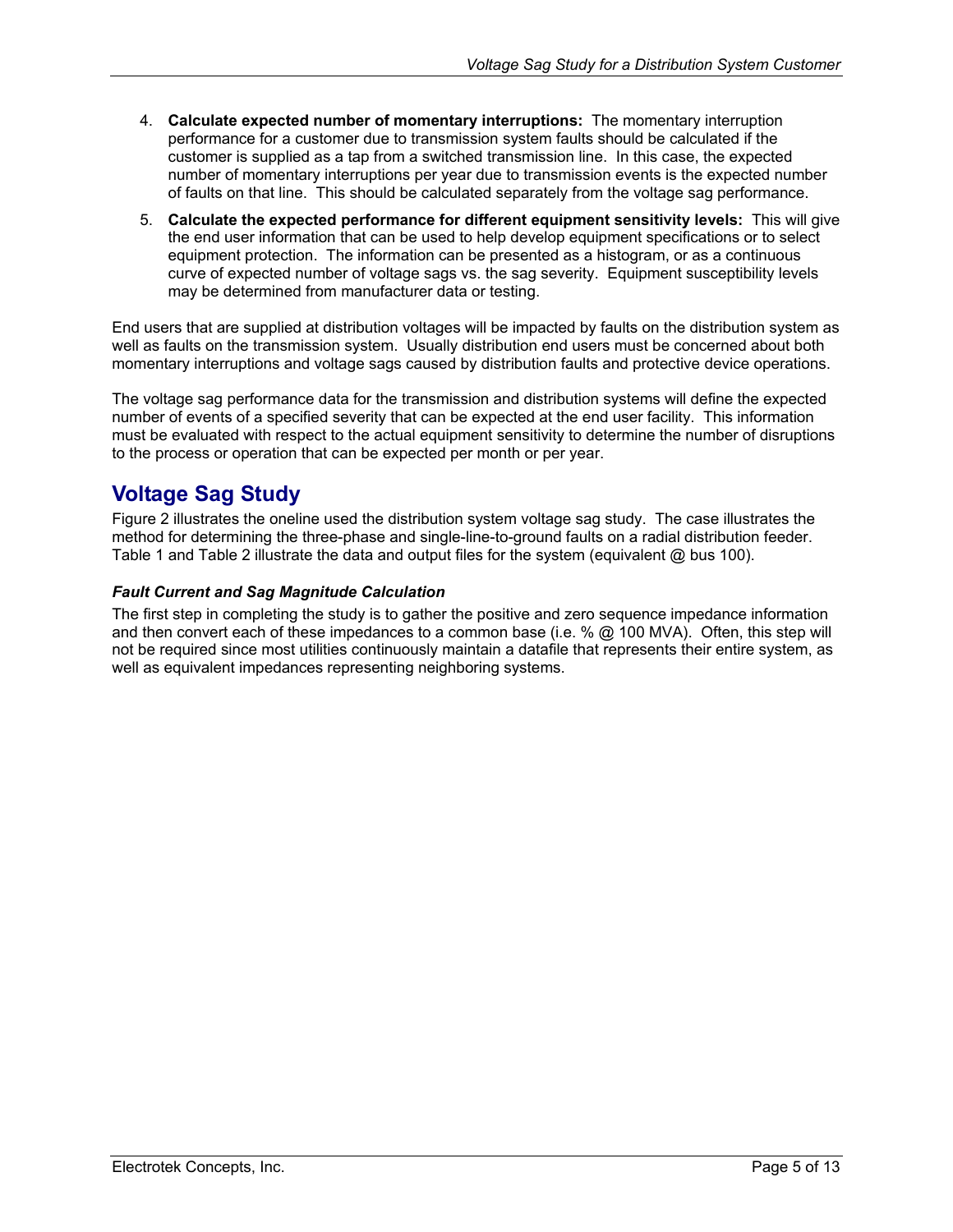<span id="page-5-1"></span><span id="page-5-0"></span>

**Figure 2 - Oneline for Short Circuit Case for the Voltage Sag Study**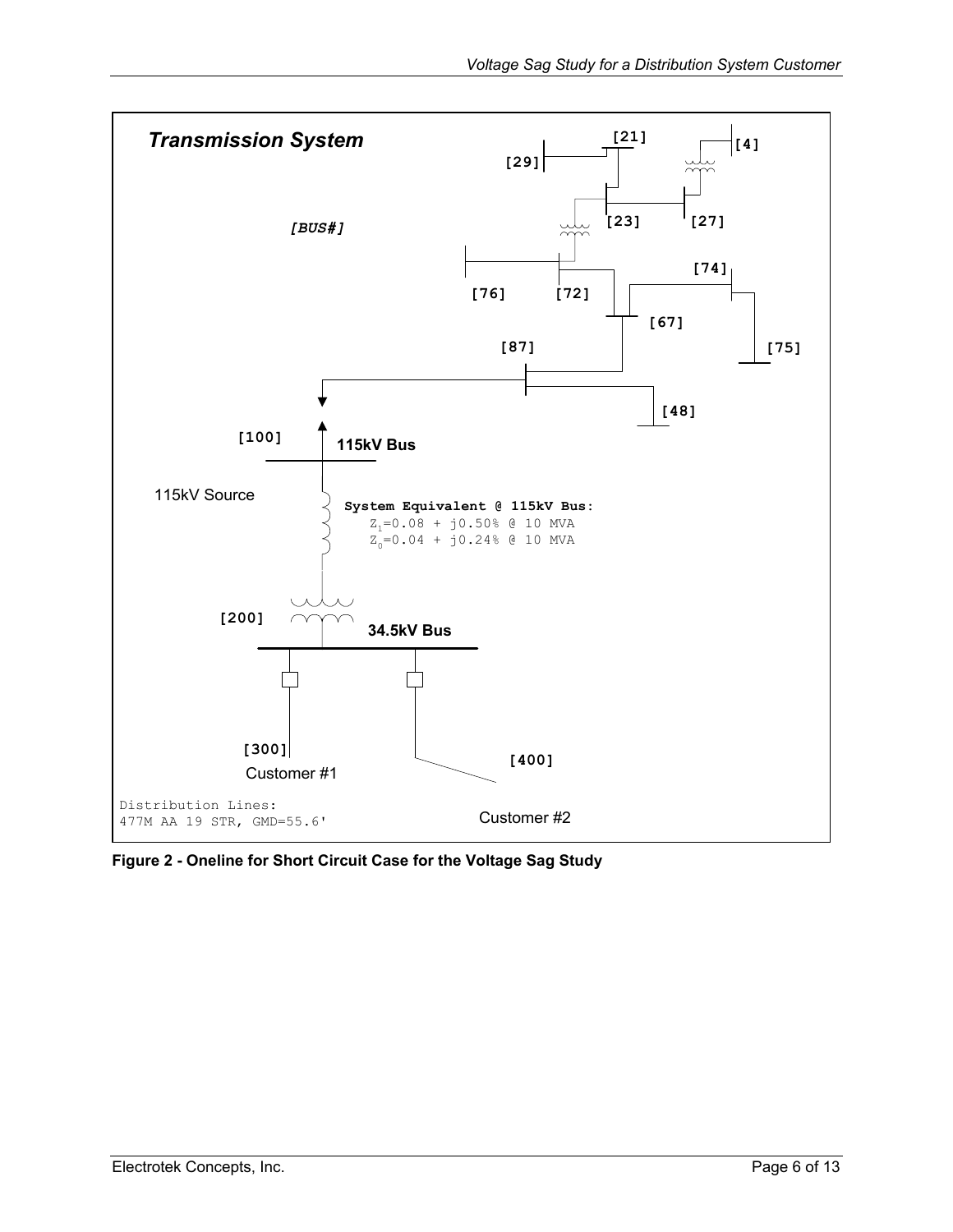```
? 
  1 
 04/02/93 EXAMPLE SHORT CIRCUIT STUDY 
? 
 37 
  0 100 0.80 5.00 0.40 2.40 
 100 200 5.69 56.92 X X 
 0 200 X X 5.69 56.92
 200 300 10.80 3.55 13.60 11.25 
 200 400 4.32 1.42 5.44 4.50 
 300 400 X X X X 
9999 
 38 
 100 EQUIV BUS #1 
 200 XFMR LOW SIDE 
 300 CUSTOMER #1 
 400 CUSTOMER #2 
9999 
 40 511 
 300 
 400 
9999 
 30
```
#### <span id="page-6-1"></span><span id="page-6-0"></span>**Table 1 - Data File for the Short Circuit Case**

#### <span id="page-6-2"></span>**Table 2 - Output File for the Short Circuit Case**

| 1 04/02/93 EXAMPLE SHORT CIRCUIT STUDY       |                                                                                                 |
|----------------------------------------------|-------------------------------------------------------------------------------------------------|
|                                              | BASE KV= 34.500 KV                                                                              |
|                                              | X------BUS FAULT (LINE OPEN)-----X X--------LINE END FAULT--------X                             |
|                                              | X--------10-G FAULT--------X X-30 FAULT-X X--------10-G FAULT--------X X-30 FAULT-X             |
|                                              |                                                                                                 |
|                                              | O BUS VOLTS X--AMP FLOWS--X O BUS<br>AMP<br>Q BUS VOLTS X--AMP FLOWS--X Q BUS<br>AMP            |
|                                              | E0<br>$2I1+I0$<br>T O<br>FLOW<br>E.O.<br>$211+10$<br>VOLTS<br>- E1<br>IO VOLTS<br>FLOW<br>E1.   |
| $^{\circ}$<br>NO LINES OUT                   | +--300---X---+ X-------------10-G FAULT-------------------<br>30 FAULT                          |
| $+$                                          |                                                                                                 |
|                                              | E0.<br>(CUSTOMER #1)<br>TOTAL AMPS<br>E1 a<br>Z1 (PU)<br>Z0 (PU)<br>TOTAL AMPS                  |
| X------- C O N T R T B U T T O N S--------X  | $.672$ $.343$<br>$+$ -------------+ 2433.9<br>.6771<br>.7085<br><b>2471.37 MAGNITUDE</b>        |
| X------ BUS------ X X----- O BUS------ X CKT | $-74.86$<br>$-.17 - .66$<br>75.21<br>74.20<br>$-75.21$ ANGLES                                   |
| <b>BUS</b><br>NAME<br>BUS<br>NAME<br>I.D.    | .1729+J .6547                                                                                   |
|                                              | $X1/R1=$<br>3.79<br>$.1929 \pm J$ .6817 (2X1 $/$ K0)/(2R1/R0)= 3.70<br>$7.0 =$                  |
| 300 CUSTOMER #1<br>200 XFMR LOW SID          | $.277$ 2433.9<br>.704<br>811.3<br>$.168$ 2471.4                                                 |
|                                              | $9.43 - 74.86$<br>$1 - 3.91$<br>$-74.86 - 57.01 - 75.21$                                        |
| 300 CUSTOMER #1<br>100 EQUIV BUS #1          | .976<br>.000<br>.926<br>$\cdot$ 0<br>.0<br>$\cdot$ 0                                            |
|                                              | refer to calculations<br>$1 - .15$<br>.00<br>$.00 -$<br>$-.46$<br>.00<br>.00                    |
| 200 XFMR LOW SID 100 EQUIV BUS #1            | .000 1622.6<br>$.926$ 2471.4<br>.976<br>$\sim$ 0                                                |
|                                              | $1 - .15$<br>$.00 - 74.86$<br>$-.46 - 75.21$<br>.00                                             |
|                                              |                                                                                                 |
| $\Omega$<br>NO LINES OUT                     | +--400---X---+ X-------------10-G FAULT----------------- 30 FAULT                               |
|                                              |                                                                                                 |
|                                              | (CUSTOMER #2)<br>TOTAL AMPS El<br>E0.<br>Z1 (PU)<br>TOTAL AMPS<br>Z0 (PU)                       |
| X-------C O N T R T B U T T O N S--------X   | $.663$ $.327$<br>$+$ ------------+ 2629.5<br>.6426<br>.6242<br>2604.40 MAGNITUDE                |
| X-----P BUS-----X X-----0 BUS-----X CKT      | $-.10-.39$<br>$-80.12$<br>80.31<br>79.73<br>$-80.31$ ANGLES                                     |
| NAME<br><b>BUS</b><br>BUS<br>NAME<br>I.D.    |                                                                                                 |
|                                              | $Z1 = .1081 + J .6334$<br>$X1/R1 = 5.86$<br>.1113+J .6142 (2X1+X0)/(2R1/R0)=<br>5.74<br>$7.0 =$ |
| 400 CUSTOMER #2<br>200 XFMR LOW SID          | .675<br>.300 2629.5<br>876.5 .071 2604.4                                                        |
|                                              | $1 - 1.88$<br>$4.17 -80.12 -80.12 -62.12 -80.31$                                                |
|                                              |                                                                                                 |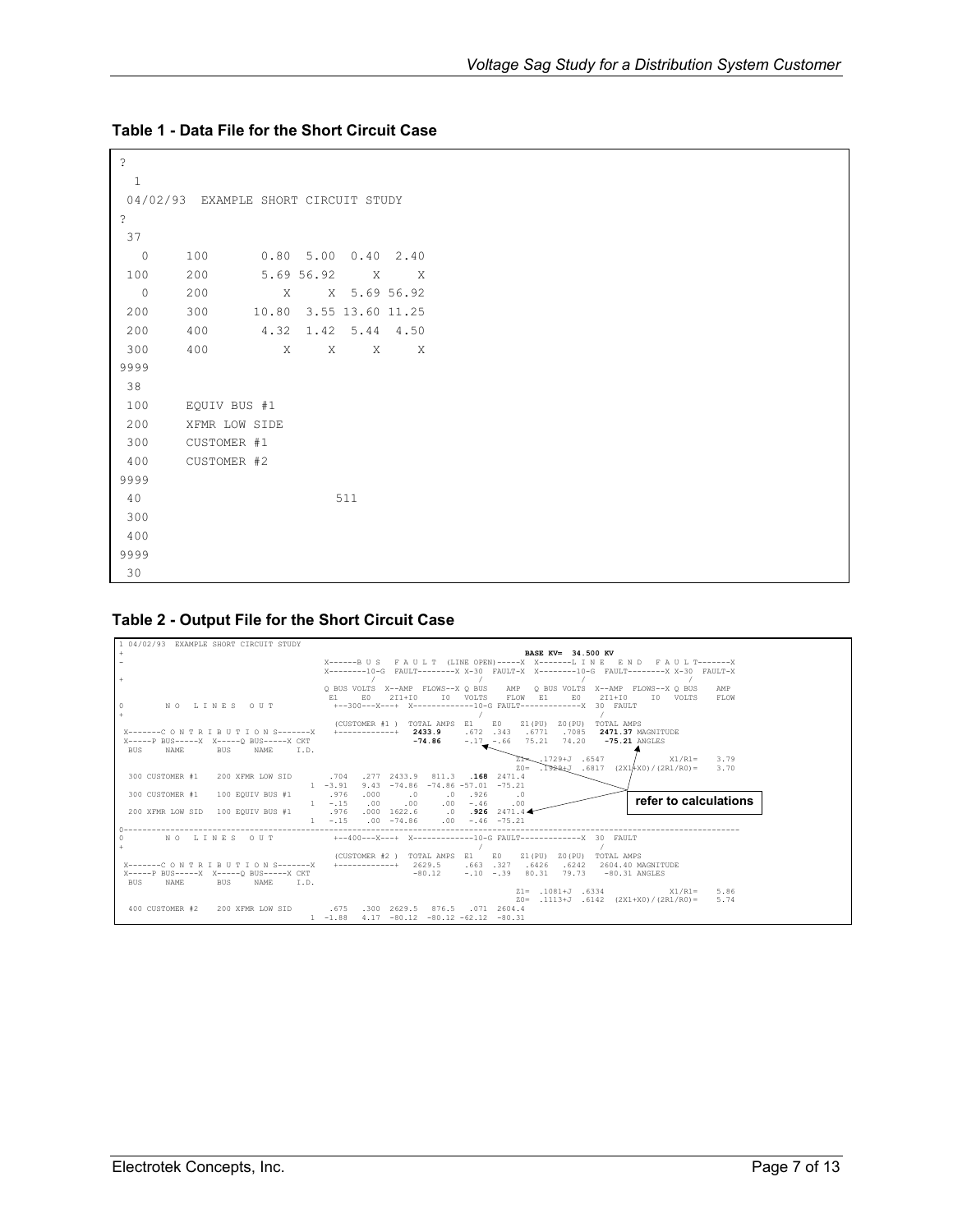<span id="page-7-0"></span>The impedance at the fault point is represented by the summation of the source, transformer, and distribution line. [Table 3](#page-7-1) summarizes the calculation.

|                                    | <b>Conversion to</b>     | <b>Total Impedance</b>   |
|------------------------------------|--------------------------|--------------------------|
| <b>Circuit Element</b>             | %@100 MVA                | %@ 100 MVA               |
| Source Impedance:                  |                          |                          |
| $Z_i = 0.08 + j0.50$ % @ 10 MVA    | $Z_i = 0.80 + j5.00$     | $Z_1 = 0.80 + j5.00$     |
| $Z_0 = 0.04 + j0.24$ % @ 10 MVA    | $Z_{0} = 0.40 + j2.40$   | $Z_{0} = 0.40 + j2.40$   |
| Transformer:                       |                          |                          |
| 12 MVA, 6.83%, X/R=10              | $Z_i = 5.69 + j56.92$    | $Z_i = 6.57 + j61.92$    |
|                                    | $Z_0 = 5.69 + j56.92$    | $Z_0 = 5.69 + j56.92$    |
| Distribution Line - 5 mi.          |                          |                          |
| $Z_1 = 1.08 + j0.355$ @ 10 MVA     | $Z_1 = 10.80 + j3.55$    | $Z_{1} = 17.37 + j65.47$ |
| $Z_{0} = 1.36 + j1.125$ % @ 10 MVA | $Z_{0} = 13.60 + j11.25$ | $Z_{0} = 19.29 + j68.17$ |
|                                    |                          |                          |
| Impedance @ Customer #1:           |                          | $Z_{1} = 17.37 + j65.47$ |
|                                    |                          | $Z_{0} = 19.29 + j68.17$ |

<span id="page-7-1"></span>**Table 3 - Data Conversion for the Short Circuit Case** 

The impedance at the customer location (customer #1) is converted to ohms using the base impedance:

$$
Z_b = \frac{kV^2}{MVA} = \frac{34.5^2}{100} = 11.90\Omega
$$
  
\n
$$
Z_1 = 2.07 + j7.79 \Omega
$$
 [11.90 \* (0.1737 + j0.6547per-unit)]  
\n
$$
Z_0 = 2.30 + j8.11 \Omega
$$
 [11.90 \* (0.1929 + j0.6817 per-unit)]

The three-phase fault current at customer #1 can be determined using:

$$
I_{3\phi} = \frac{\left(\frac{V_{\phi\phi}}{\sqrt{3}}\right)}{Z_1} = \frac{\left(34500\sqrt{3}\right)}{\left(2.07 + j7.79\Omega\right)} = 2471 \text{A} m \text{ps} \text{ @--75.1}^{\circ}
$$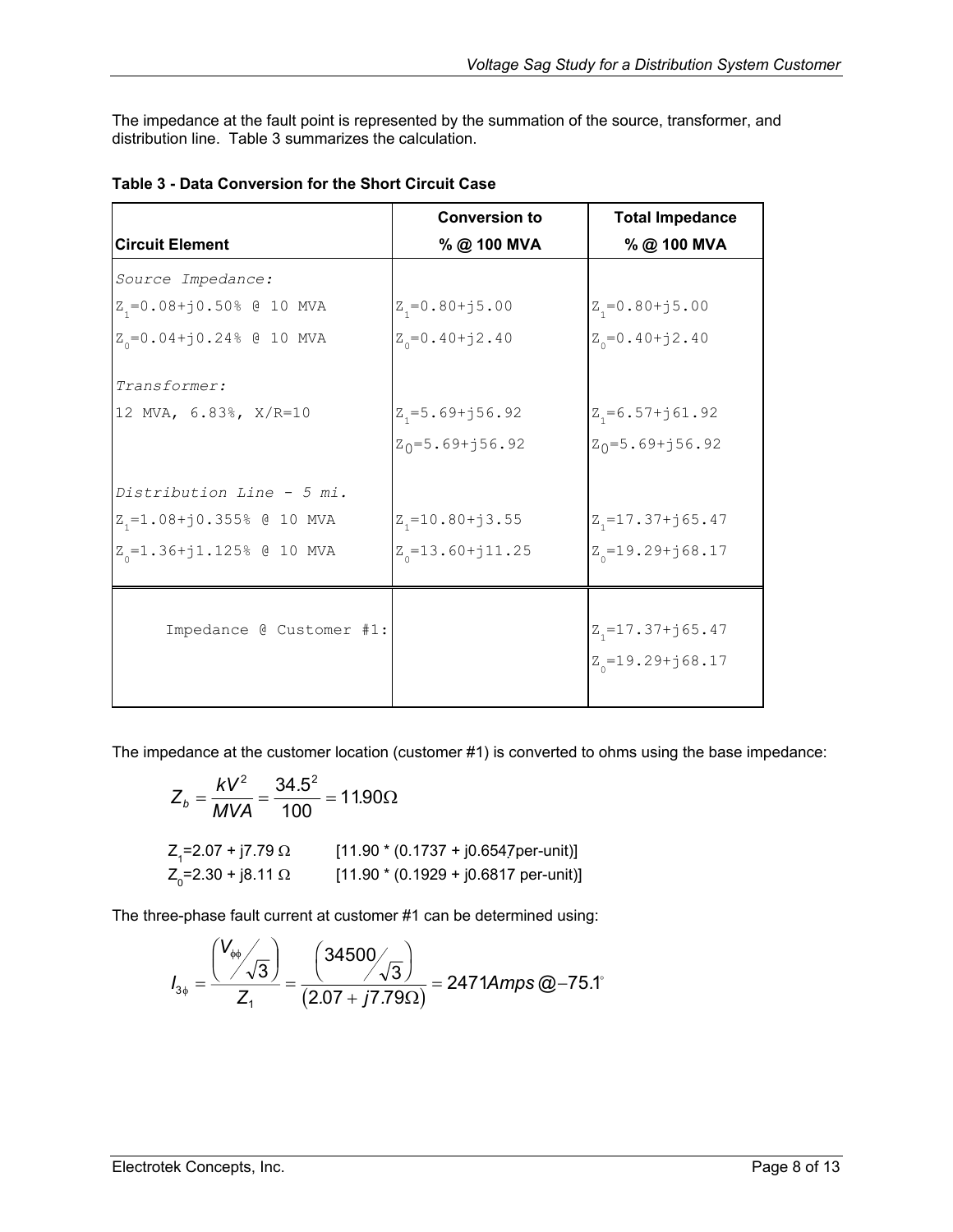<span id="page-8-0"></span>and the single-line-to-ground fault from:

$$
I_{1\phi} = \frac{3\left(\frac{V_{\phi\phi}}{\sqrt{3}}\right)}{(2Z_1 + Z_0)} = \frac{3\left(34500\sqrt{3}\right)}{(6.44 + j23.69\Omega)} = 2434 \text{ Amps} \textcircled{2} - 74.8^{\circ}
$$

The impedance at 115kV bus (equivalent source) is converted to ohms using the base impedance:

$$
Z_b = \frac{kV}{MVA} = \frac{115^2}{100} = 132.25\Omega
$$

$$
Z_{1} = 1.06 + j6.62 \Omega
$$

$$
Z_{0} = 0.53 + j3.17 \Omega
$$

The 115kV bus voltage for the three-phase fault is approximated using:

$$
V_{115} \approx \left( \frac{115kV}{\sqrt{3}} \right) - \left[ 247 \left( \frac{34.5}{115} \right) * 6.62 \Omega \right] = 61.5kV \text{ (or 92.6%)}
$$

This corresponds to a 7.4% voltage sag for all other customers connected to the 115kV bus. The 34.5kV bus voltage for the three-phase fault is approximated using:

$$
V_{34.5} = \left[\frac{34.5kV}{\sqrt{3}}\right] - \left[(0.782 + j7.37 \ \Omega) \cdot (2471\angle -75.1^{\circ} \ A)\right] = 3.348kV \ (or \ 16.8\%)
$$

This corresponds to an 83.2% voltage sag for all customers connected to the 34.5kV bus.

#### *Determining Fault Probability*

The most frequent cause of voltage sags at a large industrial plant is lightning. Lightning is weather related, and the weather can be extremely variable from one season to another or one year to another. But over longer periods of time, weather will more closely follow certain patterns. Activities such as those by the National Lightning Detection Network are establishing the amount of lightning strokes a given area will receive over longer periods of time. The results of this work report on ground flash density (Ng) for all areas of the country. The ground flash density is a measure of lightning stokes to ground per square km per year. It is more accurate than the previously used isokeraunic level in determining the expected lightning performance of transmission lines. Isokeraunic level is the number of days per year lightning is heard, and must be multiplied by a proportionality factor to convert it to ground flash density. Utilizing geometry of the transmission lines, BIL levels of the insulators, and ground flash density, the expected number of faults per mile of line per year can be calculated. [Table 4](#page-9-1) provides the fault performance for the distribution customer.

#### *Determining Area of Vulnerability Characteristic*

A number of short circuit simulations are performed to determine the voltage sag severity at a selected system location for fault locations throughout the transmission and distribution systems. This will identify the fault locations that can cause a sag below a specified threshold. The total circuit miles of possible fault locations that can cause a sag severe enough to cause misoperation of end user equipment is known as the area of vulnerability for that equipment. These calculations must include the effects of transformer and load connections as illustrated earlier. [Table 4](#page-9-1) shows the fault locations (single line-toground faults) that can cause voltage sags below 85% at the customer's facility.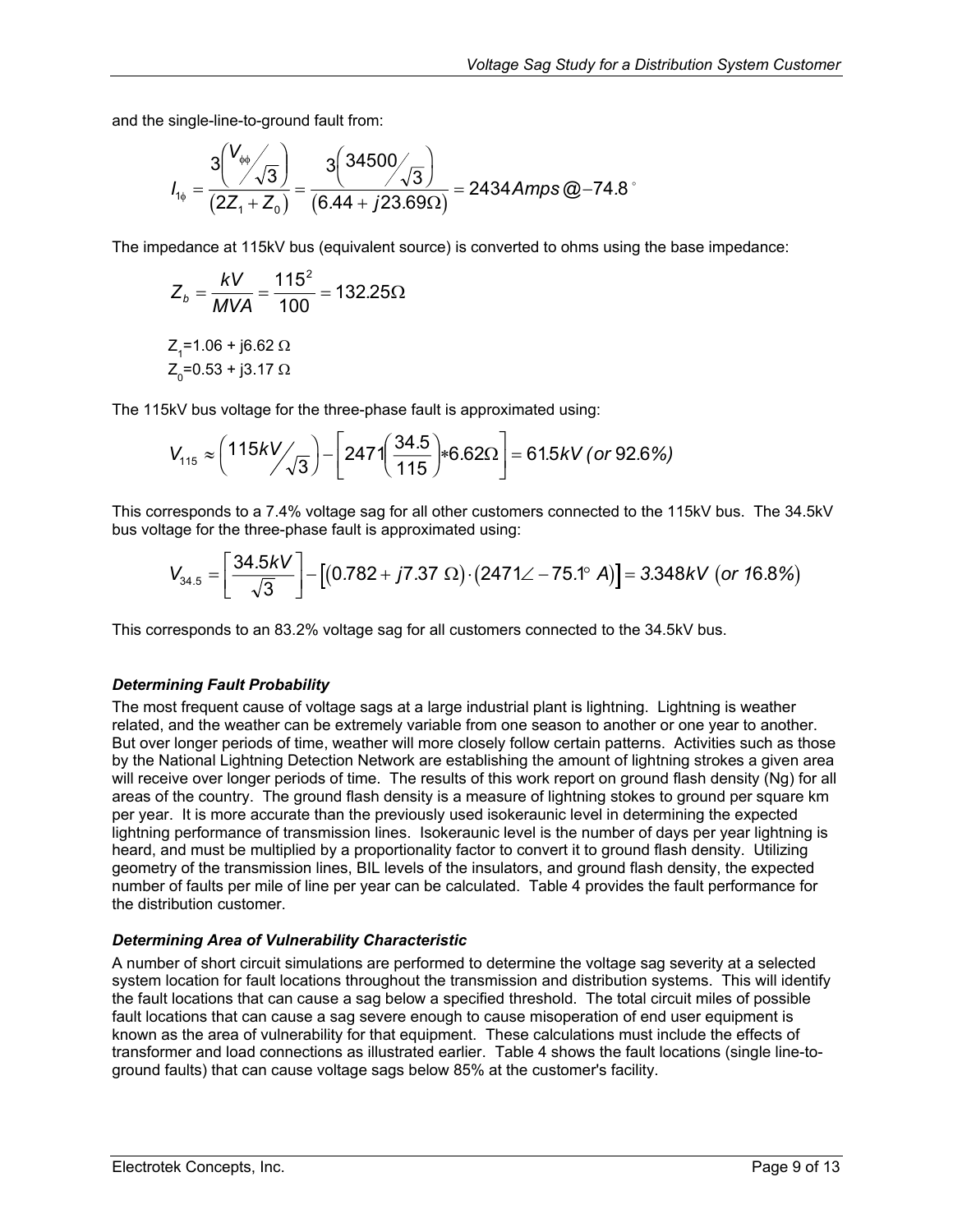| Voltage<br>(kV) | <b>From</b><br><b>Bus</b> | To<br><b>Bus</b> | Length<br>(miles) | <b>SLG Fault</b><br><b>Performance</b><br>(faults/year) | <b>Phase Voltage</b><br>@ End User Bus<br>(per-unit) |
|-----------------|---------------------------|------------------|-------------------|---------------------------------------------------------|------------------------------------------------------|
|                 |                           |                  |                   |                                                         |                                                      |
| 115             | 100                       | 87               | 4.7               | 0.85                                                    | 0.523                                                |
| 115             | 87                        | 48               | 12.5              | 2.25                                                    | 0.625                                                |
| 115             | 87                        | 67               | 22.7              | 4.09                                                    | 0.647                                                |
| 115             | 87                        | 72               | 15.1              | 2.72                                                    | 0.686                                                |
| 115             | 87                        | 72               | 12.9              | 2.32                                                    | 0.686                                                |
| 115             | 87                        | 72               | 13.8              | 2.48                                                    | 0.686                                                |
| 115             | 72                        | 75               | 19.5              | 3.51                                                    | 0.825                                                |
|                 |                           |                  |                   |                                                         |                                                      |
| 230             | 72                        | 23               | 45.7              | 4.57                                                    | 0.745                                                |
| 230             | 23                        | 27               | 23.9              | 2.39                                                    | 0.805                                                |
| 230             | 23                        | 21               | 12.8              | 1.28                                                    | 0.814                                                |
| 230             | 21                        | 29               | 21.7              | 2.17                                                    | 0.833                                                |
| 500             | 27                        | $\overline{4}$   | 14.2              | 0.28                                                    | 0.848                                                |

<span id="page-9-1"></span><span id="page-9-0"></span>**Table 4 - Area of Vulnerability Data** 

#### *Determining Equipment Sensitivity*

The customer's facility is supplied by three-phase 480 volt feeders. The loads, and their respective sensitivities, can be categorized by type and connection to the power system:

− Motors, heating elements, and other three-phase loads can be connected directly to the 480 volt feeders:

Sensitivity: 50% voltage > 1 cycle

− Adjustable-speed drives and other power electronic devices that use three-phase power will be connected directly to the 480 volt feeders, or through an isolation transformer.

Sensitivity: 85% voltage > 3 cycles

− Lighting often utilizes single-phase 277 volt connections from phase-to-neutral, or may use 480 volt or 120 volt single-phase connections.

Sensitivity: 70% voltage > 2 cycles

− Control devices such as computers, contactors, and programmable logic controllers utilize 480/120 volt single phase transformers for 120 volt control.

Sensitivity: 80% voltage > 3 cycle

The voltages experienced during a voltage sag condition will depend on the equipment connection. Some single-phase loads will be unaffected and other single-phase loads may drop out, even though their sensitivities to voltage sags may be identical. Different categories of equipment and even different brands of equipment within a category (e.g., two different models of adjustable speed drives) have significantly different sensitivities to voltage sags. In addition, it is important to recognize that the entire process in an industrial plant can depend on the sensitivity of a single piece of equipment. The overall process involves controls, drives, motor contactors, robotics, etc. that are all integral to the plant operation. This can also make it difficult to identify the sensitive piece of equipment after the entire process shuts down.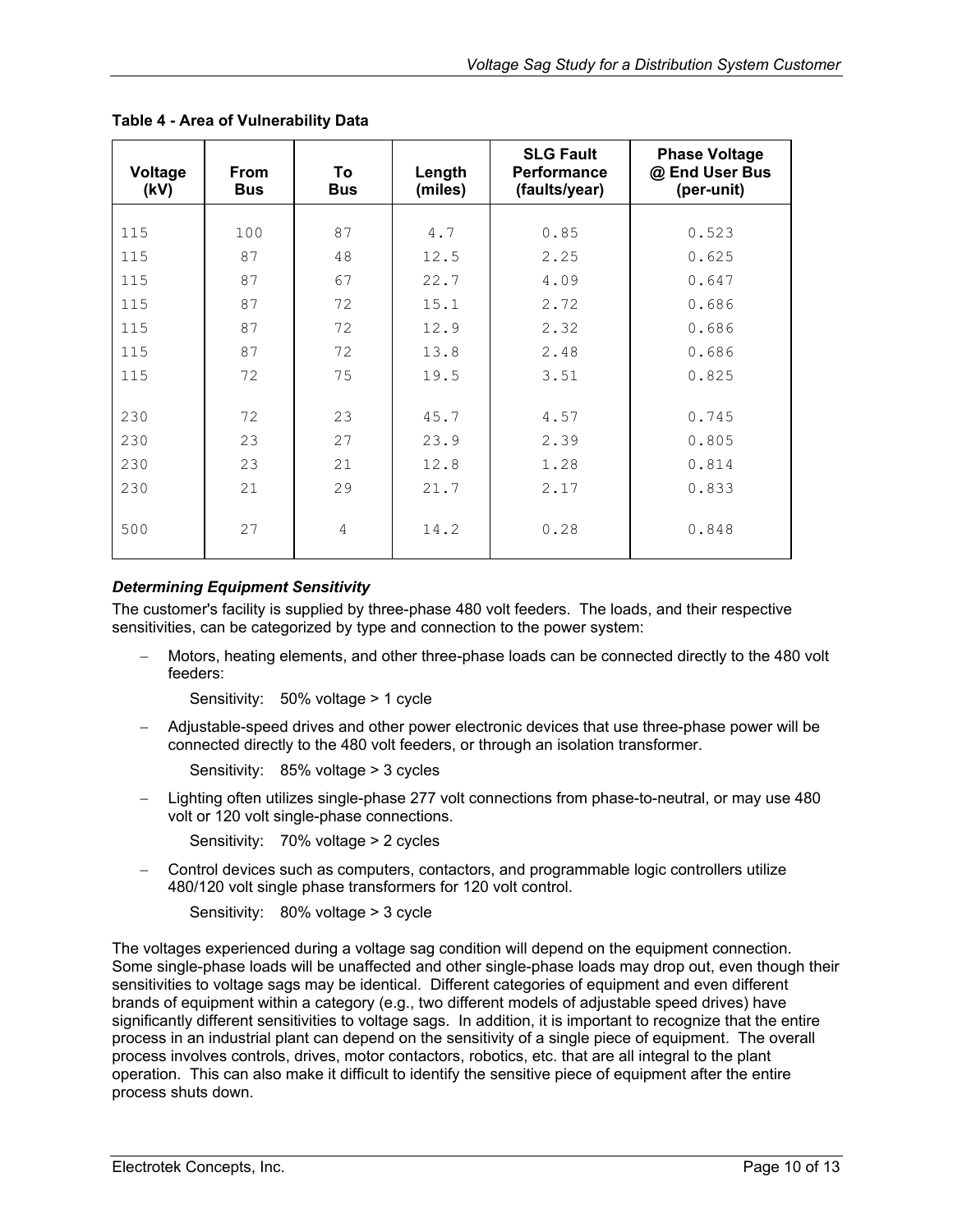#### <span id="page-10-0"></span>*Determining the Number of Customer Events*

The number of actual events that will impact the customer may be determined using the following steps:

- 1. **Calculate the area of vulnerability table.** Perform short circuit simulations to determine the voltage sag severity at a selected system location for fault locations throughout the transmission system. This will identify the fault locations that can cause a sag below a specified threshold. The total circuit miles of possible fault locations that can cause a sag severe enough to cause misoperation of end user equipment is known as the area of vulnerability for that equipment. These calculations must include the effects of transformer and load connections.
- 2. **Calculate the expected number of voltage sags at equipment sensitivity levels.** Convert the area of vulnerability data to actual expected events per month at the specified location. This is done using the area of vulnerability and the expected performance for three-phase and single line-to-ground faults over that area. Summing up the expected number of faults on each line section within the area of vulnerability will give the total expected number of events that can cause equipment misoperation. This will usually be expressed as events per month or events per year. [Table](#page-10-1) 5 illustrates a method for summarizing the results.
- 3. **Calculate the expected number of momentary interruptions.** The momentary interruption performance for a customer due to transmission system faults should be calculated even if the customer is supplied from a transmission line. In that case, the expected number of momentary interruptions per year due to transmission events is the expected number of faults on that particular line. This should be calculated separately from the voltage sag performance.
- 4. **Calculate the expected performance for various equipment sensitivity levels.** This will give the customer information that can be used to help develop equipment specifications. The information can be presented as a histogram, as illustrated in [Figure 3.](#page-11-1)

|                                                    |                 |                                                  |             | .                                                                    |                     |
|----------------------------------------------------|-----------------|--------------------------------------------------|-------------|----------------------------------------------------------------------|---------------------|
| <b>Performance Calculation for a Threshold of:</b> |                 |                                                  |             | 85%                                                                  |                     |
| Voltage                                            |                 | <b>Fault Performance</b><br>(faults/100/mi/year) |             | <b>Expected Sag Performance</b><br>(sags/year at specified location) |                     |
| Level                                              | <b>Exposure</b> |                                                  | 3 Phase     | 1 Phase                                                              | 3 Phase             |
| (kV)                                               | (miles)         | SLGF (FP1)                                       | Fault (FP3) | (miles x FP1/100)                                                    | (miles $x$ FP3/100) |
|                                                    |                 |                                                  |             |                                                                      |                     |
| 500                                                | 14.2            | $\overline{2}$                                   |             | 0.3                                                                  |                     |
| 230                                                | 104.1           | 10                                               |             | 10.4                                                                 |                     |
| 115                                                | 101.2           | 18                                               |             | 18.2                                                                 |                     |
| Total                                              |                 |                                                  |             | 28.9                                                                 |                     |

#### <span id="page-10-1"></span>**Table 5 - Expected Sag Performance**

**Location: Customer #2**

Therefore, if the customer has equipment that is affected by voltage sags of 85% and below, there should be on the average 28.9 events per year caused by single line-to-ground faults on the transmission system. The expected voltage sag performance for different values of voltage sag severity is shown in [Figure](#page-11-1) 3.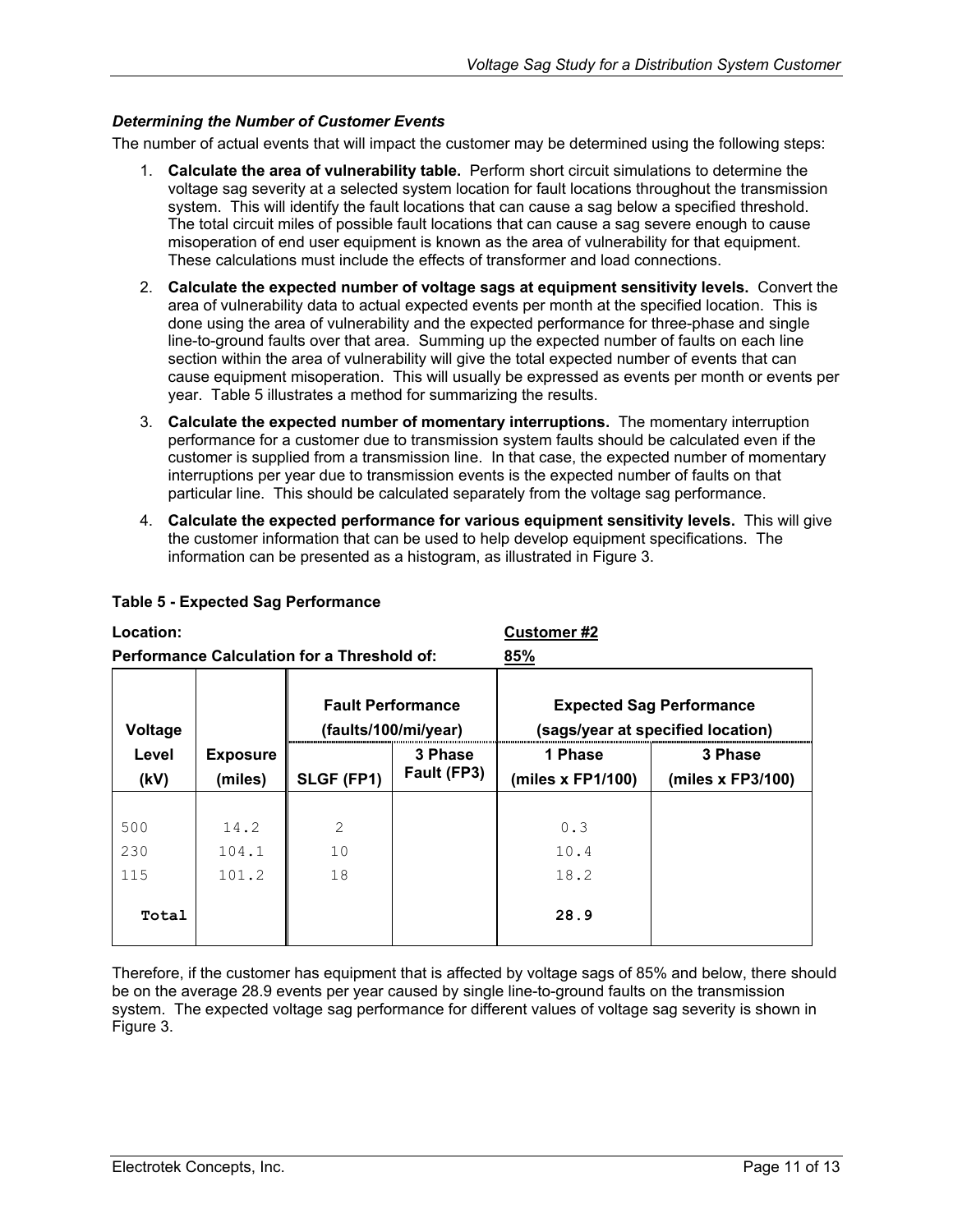<span id="page-11-1"></span><span id="page-11-0"></span>

**Figure 3 - Voltage Sag Performance** 

#### *Evaluating Solutions*

There are three levels of possible solutions to voltage sag and momentary interruption problems:

- 1. **Power System Design:** Faults on the power system are the ultimate cause of both momentary interruptions and voltage sags. Any measures taken to reduce the likelihood of a fault will help reduce the incidence of sags and interruptions to customers. These measures can include using underground circuits, tree trimming, and increased application of surge arresters for lightning protection on distribution circuits. On transmission circuits where lightning may be the most prevalent cause of faults, reducing tower footing resistances is one of the measures that can improve the lightning performance of lines.
- 2. **Equipment Design:** It is possible to make the equipment being used in customer facilities less sensitive to voltage sags and momentary interruptions. Clocks and controls with low power requirements can be protected with a small battery or large capacitor to provide ride through capability. Motor control relays and contactors can be selected with less sensitive voltage sag thresholds. Controls can be set less sensitive to voltage sags unless the actual process requires an extremely tight voltage tolerance. This solution requires coordination with equipment manufacturers but the trend seems to be in the direction of increased ride through capability.
- 3. **Power Conditioning Equipment:** This option involves the addition of power conditioning equipment at the individual loads that are sensitive to voltage sags and/or interruptions. The power conditioning requirements depend on the types of voltage sags that can be expected and the possible durations of interruptions.